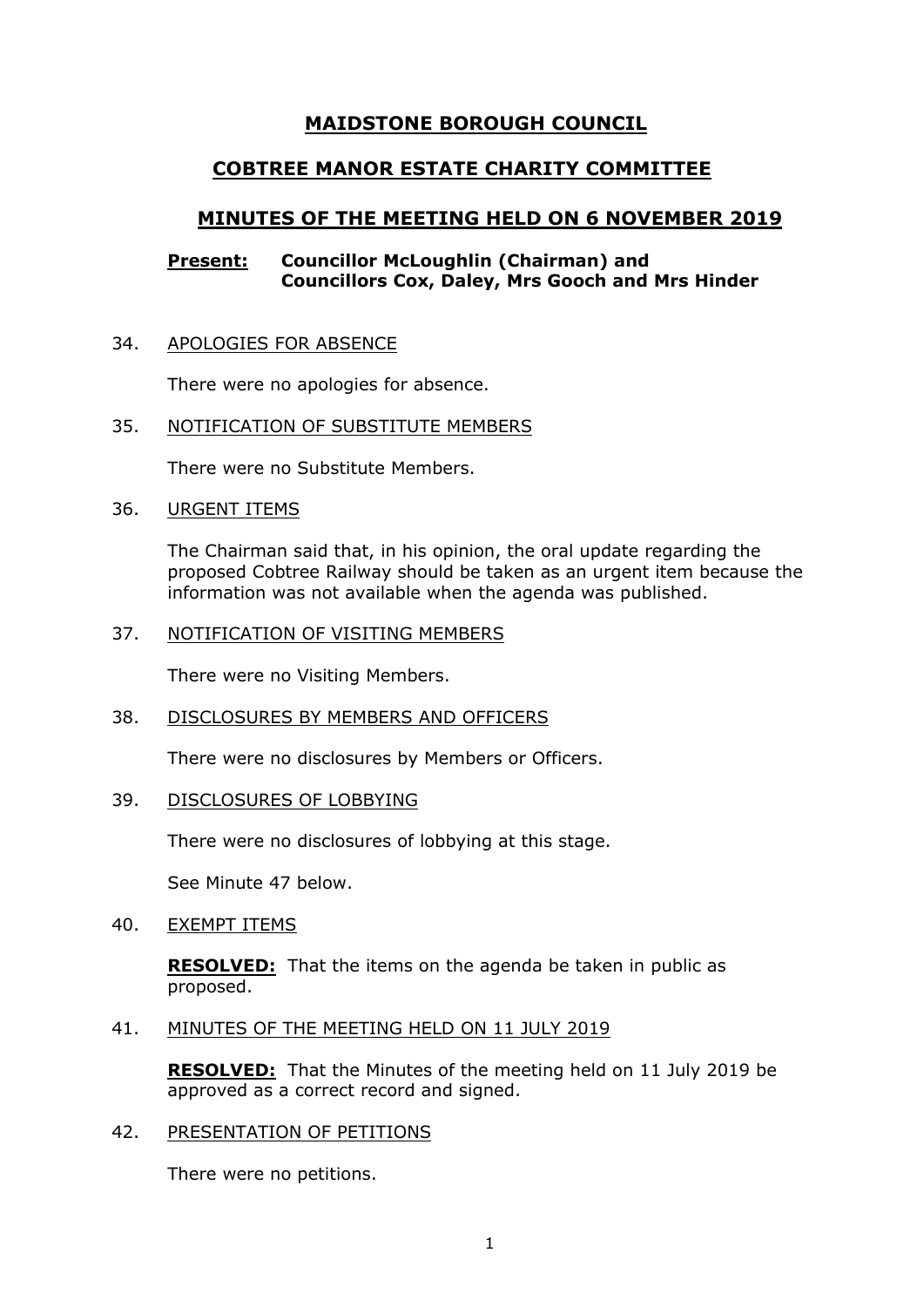## 43. QUESTION AND ANSWER SESSION FOR MEMBERS OF THE PUBLIC

There were no questions from members of the public.

#### 44. APPOINTMENT OF EXTERNAL AUDITORS

The Senior Finance Manager (Client) introduced his report recommending that UHY Hacker Young be appointed as External Auditors to the Charity for a further two year term covering the financial years 2019/20 and 2020/21.

The Senior Finance Manager (Client) advised the Committee that:

- Under the current statutory audit thresholds for Charities, there was no requirement for an external audit; an independent examination would suffice. However, the Committee had previously taken the decision that an external audit should be undertaken.
- External audit services were currently being provided by UHY Hacker Young who had been appointed for a two year term covering the financial years 2017/18 and 2018/19.
- The Borough Council's Contract Procedure Rules, which the Charity follows, specify that for contracts of a value of £10k or less, at least one written quote must be obtained. UHY Hacker Young had been asked to provide a quote and had submitted a figure of £5,410 plus VAT for 2019/20 and £5,545 plus VAT for 2020/21 which represented inflationary increases of around 2.5%.
- UHY Hacker Young had developed a good knowledge and understanding of the Charity and its financial arrangements and a good working relationship with Council Officers.

Members indicated that further information was required to enable them to make a decision regarding the appointment of External Auditors for 2019/20 and 2020/21.

**RESOLVED:** That consideration of the appointment of External Auditors be deferred until the next meeting of the Committee to enable the Officers to provide the following information:

- A breakdown of the quote submitted by UHY Hacker Young for providing external audit services for 2019/20 and 2020/21;
- Clarification from the Procurement Team as to whether three written quotes in advance are required; and
- The current statutory audit thresholds for Charities and whether an independent examination would be appropriate for the Charity.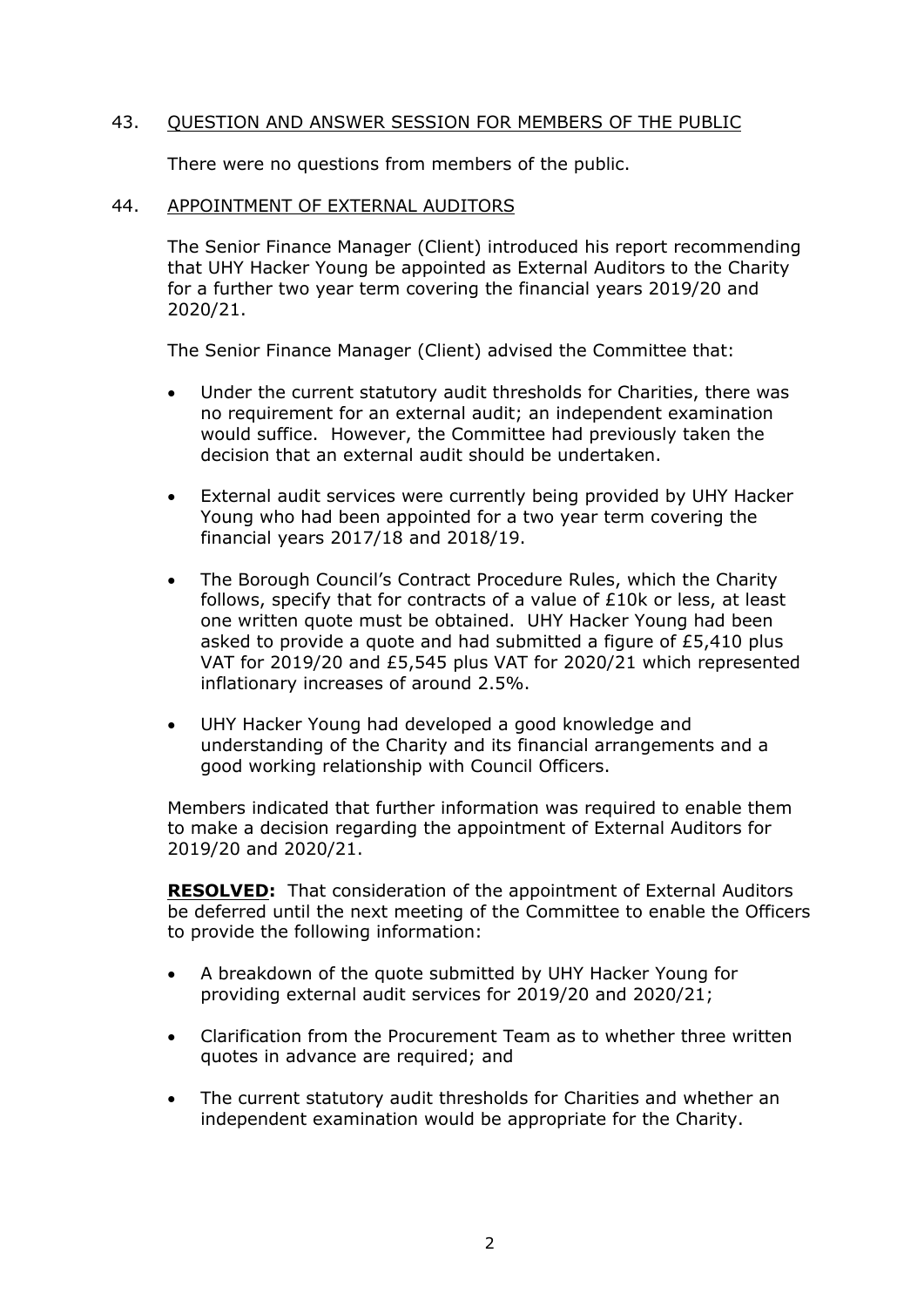## 45. COBTREE MANOR ESTATE FINANCIAL POSITION

The Senior Finance Manager (Client) introduced his report summarising the financial position of the Cobtree Manor Estate as at 30 September 2019. The report covered the activities at the Golf Course, Kent Life, the Manor Park and the Café/Visitor Centre. The report also included updates on the Service Level Agreement, the car park loan agreement (repayment agreement) and the updated five year cash flow projection.

## Financial Position

The Senior Finance Manager (Client) advised the Committee that:

- The summary totals showed a positive variance of £5,409 for the Charity at the end of September 2019. The forecast for the year was for an operational surplus of £55,920, compared to a provisional surplus of £35,596 for 2018/19.
- There were no issues to report at this stage in respect of the Cobtree Golf Course and Kent Life.
- In overall terms, the Manor Park was operating within budget but there were some underlying issues:

The new Apprentice post was still vacant resulting in an under spend in employee costs.

Expenditure on electricity was under investigation. It appeared that a meter reading was taken resulting in previous bills being amended to reflect actual usage.

A significant sum had been spent on replacement play area equipment to ensure that there are sufficient spare parts in place for the summer. There had been a delay in implementing the new arrangements for locking the gates, resulting in an over spend in controlled running costs.

Car park income continued to be high and the profit share element of the café contract had generated more income than was forecast. These two income streams together with the under spend in employee costs meant that the issues outlined above were covered.

 In terms of residential properties, some works had been undertaken to Stream Cottages which meant that there was currently an over spend against the profiled budget, but assuming there was no further major expenditure the position should be corrected by the end of the year. The shortfall in rent income appeared to be a system issue.

During the discussion on the financial position of the Cobtree Manor Estate, it was suggested and agreed that the Officers should investigate the feasibility of installing solar panels on site to generate energy for the Estate.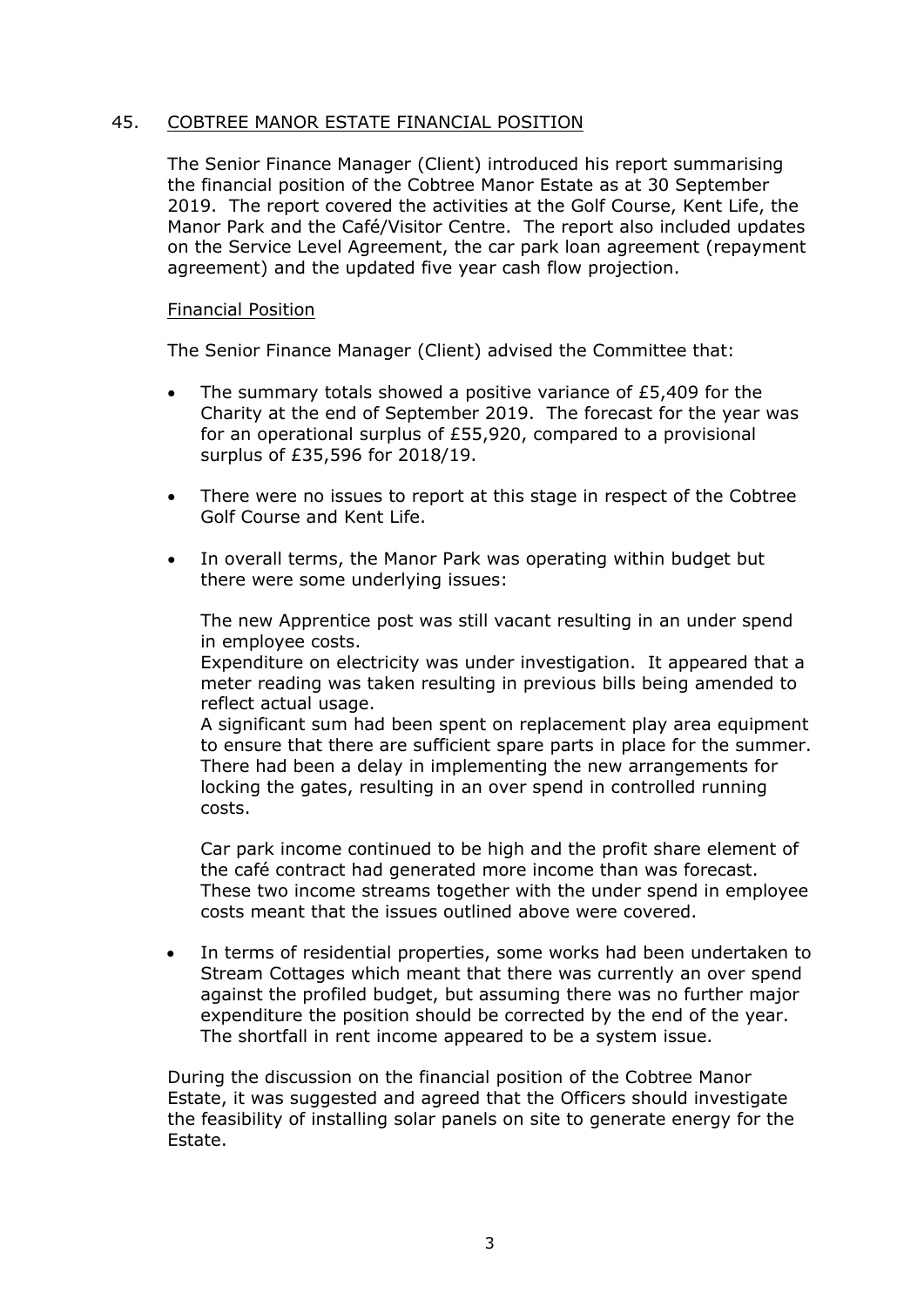## Service Level Agreement

The Senior Finance Manager (Client) said that the draft Service Level Agreement (SLA) presented to the last meeting of the Committee had been amended to take into account comments made by Members. It had been the intention to bring the final version of the SLA to this meeting but the Officers were continuing to review the document to ensure that it accurately reflects the complex nature of the relationship between the Charity and the various Council departments, particularly the roles of the Leisure Manager and the Cobtree Manager. It was the aim to report the SLA back to the Committee for approval in January 2020.

During the discussion on the SLA, Members indicated that a representative of the Borough Council's Legal Services Team should be in attendance when the final version of the document is reported back to the Committee for approval.

## Car Park Loan Agreement (Repayment Agreement)

The Senior Finance Manager (Client) said that the draft loan agreement that was presented to the last meeting of the Committee had been amended to take into account comments made by Members. It should be noted that the loan agreement was now referred to as a repayment agreement as there was no actual loan transaction. The Council had paid for the works and the Charity was now reimbursing the costs over five years.

During the discussion on the repayment agreement it was suggested and agreed that the document be approved and formally adopted subject to it being amended if necessary to reflect the correct name of the Charity.

## Updated Five Year Cash Flow Projection

The Senior Finance Manager (Client) said that the five year cash flow projection had been updated to reflect proposed future capital expenditure. As and when the works were required further details and updated costs would be reported to the Committee for formal approval. It should be noted that beyond the five years set out in the projection, the existing play area would need to be either replaced or substantially refurbished, and this was likely to have significant cost implications.

During the discussion on the updated five year cash flow projection, the Senior Finance Manager (Client) undertook to look into how depreciation of the capital cost of the play area equipment is accounted for.

## **RESOLVED:**

- 1. That the financial position of the Cobtree Manor Estate as at 30 September 2019 be noted.
- 2. That the progress to date with the Service Level Agreement between the Borough Council and the Charity be noted.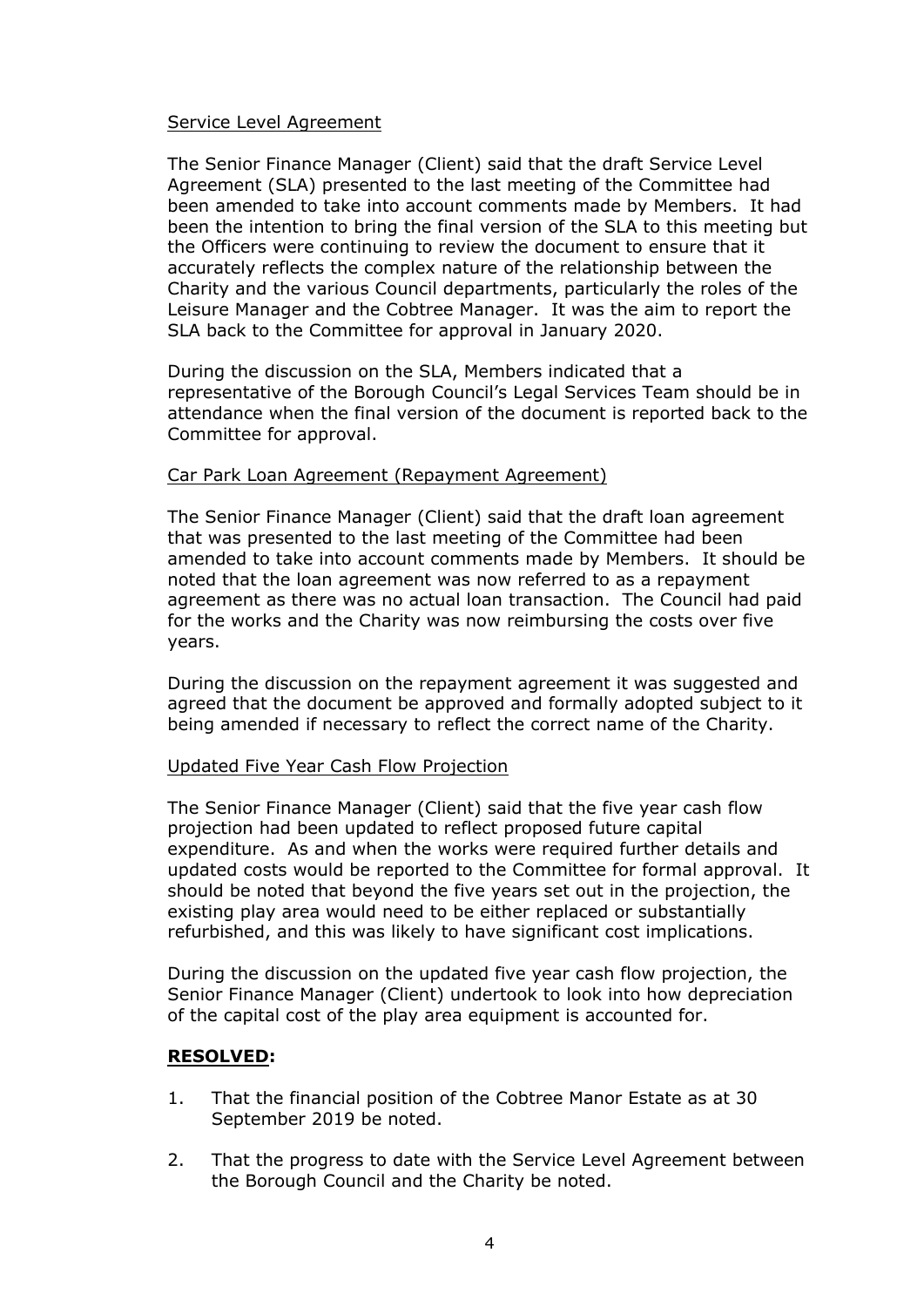- 3. That subject to the document being amended if necessary to reflect the correct name of the Charity, the repayment agreement between the Borough Council and the Charity in relation to the car park works, attached as Appendix 2 to the report of the Senior Finance Manager (Client), be agreed and formally adopted.
- 4. That the updated five year cash flow projection, attached as Appendix 3 to the report of the Senior Finance Manager (Client), be noted.
- 5. That the Officers be requested to investigate the feasibility of installing solar panels on site to generate energy for the Estate.

## 46. COBTREE MANOR ESTATE UPDATE REPORT

The Cobtree Manager presented her report providing an update on activities at the Cobtree Manor Estate during the period July-November 2019. The report included details of:

- Maintenance works, staffing issues, events, community activities and visitor numbers at Cobtree Manor Park;
- The progress being made by Mytime Active with regard to the Golf Course development works;
- The shortlisting of Kent Life for the Visit Kent Award for Best Large Attraction; and
- Options identified by Planning Solutions to overcome problems being experienced with sewage removal from the Kent Life site.

In response to questions about visitor numbers at the Cobtree Manor Park, the Cobtree Manager advised the Committee that the vehicle counter had been functioning but with erratic results. Despite analysis with the manufacturer's assistance there were too many anomalous figures to rely on the vehicle data as accurate and car park income was now being used to gauge visitor numbers. It was suggested and agreed that the Officers be requested to look at alternative ways to record visitor numbers at the Manor Park.

With regard to events, and, in particular, the zoo memory day, it was suggested and agreed that the possibility of having QR code panels to enhance visitor experience should be looked into.

During the discussion on this item, the Officers undertook to take the opportunity to celebrate the success of Kent Life which had been shortlisted for the Visit Kent Award for Best Large Attraction.

## **RESOLVED:**

1. That the update on activities at the Cobtree Manor Estate during the period July-November 2019 be noted.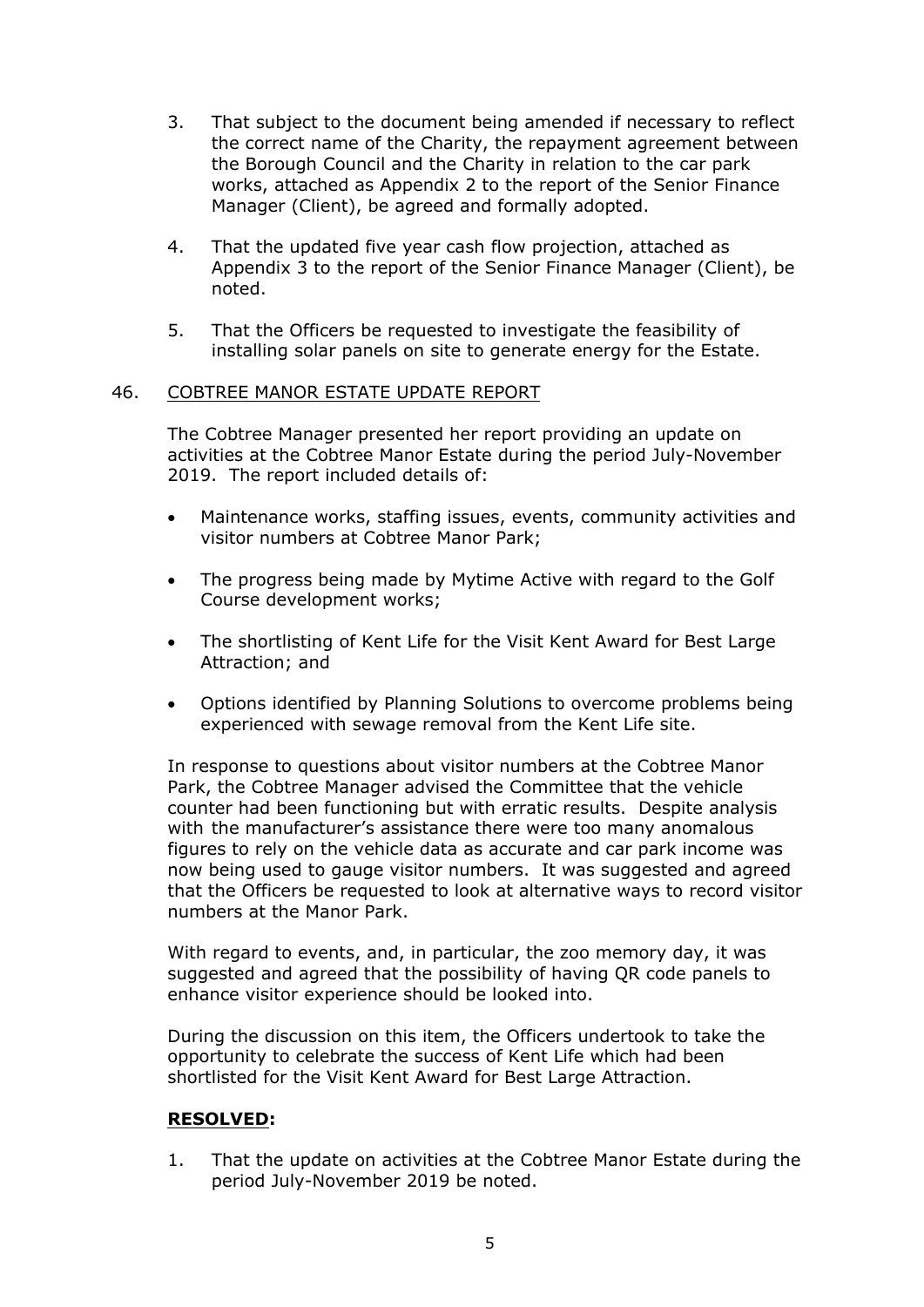- 2. That the Officers be requested to look at alternative ways to record visitor numbers at the Cobtree Manor Park.
- 3. That the Officers be requested to look into the possibility of having QR code panels to enhance visitor experience.

## 47. COBTREE YOUNG FARMERS AND THE FORSTAL FIELD

Councillors Daley and Mrs Gooch stated that they had been lobbied.

The Cobtree Manager presented her report setting out details of a request by the Cobtree Young Farmers' Club for a ten year lease and management agreement to enable it to secure funding through a Heritage Lottery funded project and commence conservation grazing on part of Forstal Field. It was noted that:

- Discussions had been held with the manager of the Old Chalk New Downs Heritage Lottery funded project who had offered guidance and support by way of a total land management package. This would provide ecological and land management expertise in the form of an ecological survey and the production of a land management plan for conservation grazing on the site. Funding would also be provided for fencing, gates, extending the water supply and security measures. In addition, work place training and environmental education would be made available to the Cobtree Young Farmers' Club in areas such as hedge laying, scrub management and reptile surveying. Funding was dependent on the Club securing a ten year agreement for managing the land.
- The field was currently subject to a short-term tenancy granted to a local agricultural contractor who had farmed the field for two seasons but had not returned in subsequent years. Despite repeated attempts to establish the contractor's intentions for the land, there had been no response.

In response to a question, the Cobtree Manager confirmed that the Cobtree Young Farmers' Club was aware of the proposals for a railway at the Cobtree Manor Estate and that it was considered that with good quality fencing and rotational grazing both projects could be accommodated.

## **RESOLVED:**

- 1. That subject to the issues associated with the existing short-term tenancy being resolved, a lease and management agreement be approved to enable the Cobtree Young Farmers' Club to secure funding through a Heritage Lottery funded project and commence conservation grazing on part of Forstal Field.
- 2. That the Head of Mid-Kent Legal Services be given authority to seek the formal consent of the Cobtree Charity Trust Limited and all other involved parties, to complete all necessary legal steps, and to draft